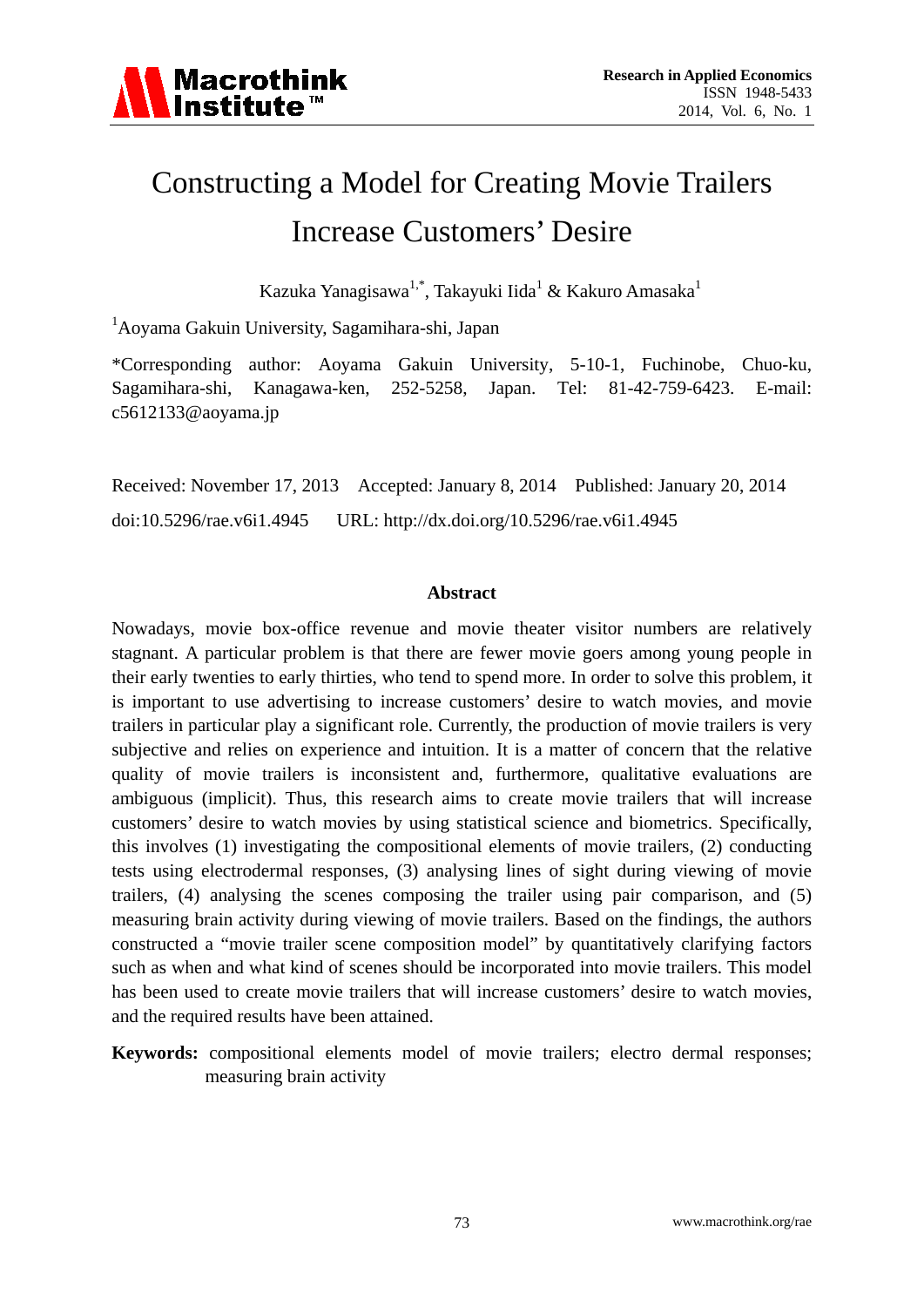

### **1. Introduction**

Moviemaking has become a major industry in Japan. Due to factors such as the emergence of multi-screen cinema complexes, the number of movie theater screens and the number of movies shown have both been increasing in recent years. By contrast, growth in box office revenue and movie theater visitor numbers has slowed and leveled off since 2001, making it necessary for today's industry to improve the quality of its advertising to increase the customers' desire to watch movies.

Currently, movie trailers are created by movie trailer producers based on the concept of the film. However, the creative process is a subjective one that depends on the producer's intuition and technique, and the quality of the resulting trailer varies significantly with the producer who created it. This study aims to propose a movie trailer scene compositional model by quantitatively assessing the characteristics of movie trailers that increase the viewers' desire to watch movies and to facilitate the creation of trailers that increase that desire based on that model.

#### **2. State of the Movie Industry in Japan**

Growth in box office revenue and movie theater visitor numbers has been flat in recent years (Japanese Movie Industry Statistics, 2012). Advertising that increases the customers' desire to watch movies will be important in resolving this issue, and movie trailers have a major role to play. Since production of movie trailers is a subjective process characterized by significant variations in quality, the ambiguity of assessments of their quality remains an outstanding problem. Compared to box office revenue of ¥170.862 billion and theater attendance of 1,353.9 million in 2000, revenue and attendance have shown growth, reaching highs of ¥220.737 billion and 1,743.58 million in 2010. Yet figures for 2011 show a decrease in both metrics, with revenue falling to ¥181.197 billion and attendance to 1,447.26 million. By contrast, the number of films showing exceeded 800 in 2006 and, despite a subsequent slight decline, was still 799 in 2011, 100 films more than around 2003. The number of screens, which was about 2,500 in 2000, exceeded 3,000 in 2006 and reached about 3,400 in 2011, indicating an increasing trend in recent years. Simply increasing the number of films and screens is not sufficient to boost box office revenue and movie theater visitor numbers.

Examining the movie participation rate by age, the authors find that it is higher for younger consumers and that it decreases with age. However, looking at how that rate has changed over time, the authors find that while the participation rate for teenagers and customers in their twenties has fallen over the last 10 years, the rate has increased for customers aged 40 and higher. Nonetheless, the participation rate for young consumers is higher, and that group comprises a major segment of the movie market.

Taking all of this together, theaters have put in place an environment in recent years that allows customers to watch more movies. However, movie theater visitor numbers are hovering around 1.6 billion, and the authors can infer that simply increasing the number of films and screens is not sufficient in order to encourage customers to watch more movies. In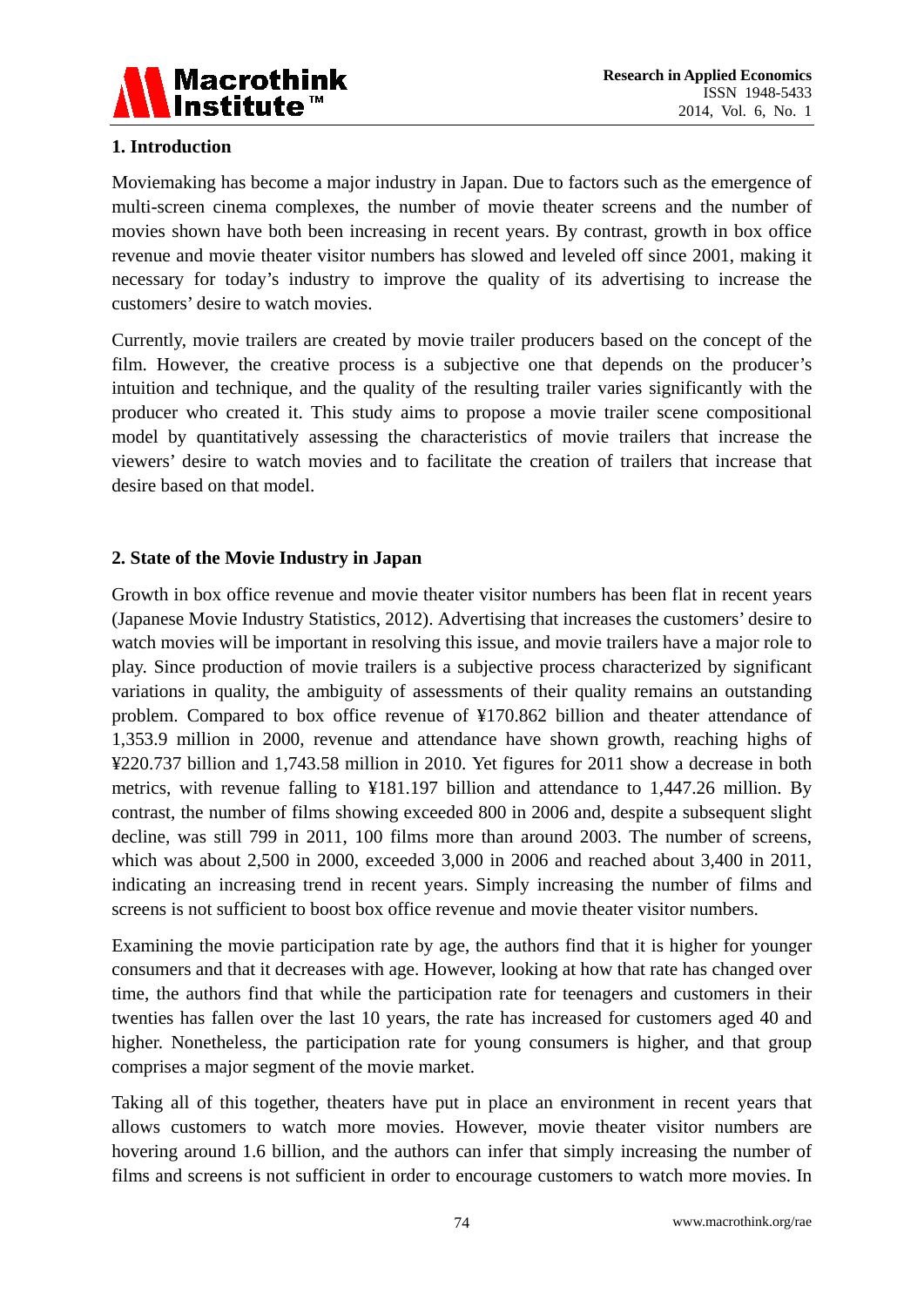

the current state of affairs, there will be fewer and fewer opportunities to have customers watch movies if their interest is not awakened, and simply producing more movies will not accomplish this objective.

Compounding this challenge is a trend among young consumers, who constitute a major segment of the movie market, to seek entertainment elsewhere than from movies. Consequently, the contemporary movie industry finds itself faced with the need to increase the quality of its advertising to increase the customers' desire to watch movies.

#### **3. Previous Research**

The field of film is starting to attract scientific attention, as evidenced by research by Takahashi et al. on movie titles (2000) and by Tanimura on causes of movie-related behavior (2004). This research concluded that AIDA theory, a behavior model, applies to the process extending from recognition of a movie to the behavior of going to a theater, even though movies are an intangible asset. Imamura demonstrated that it is possible to assess the emotional state of customers watching movies in a quantitative manner by means of the SAM method (2007). Shinosaki and Shiizuka conducted a sensibility-based evaluation of movie posters (2007), and Uchida, Ohara and Yamada developed an approach for increasing customers' desire to watch movies using the same media (2009), demonstrating the effectiveness of applying statistical science and line-of-sight analysis to the creation of movie posters. Koyama focused on the responsibilities of movie producers, who play an important role in the production of movies, and offered them creative support in order to improve the quality of movies by focusing on movie planning (2010).

Based on this information, the authors focused on movie trailers based on our belief that they, out of all the movie industry's advertising media, are best suited to attract the attention of the general public and communicate information about movies due to their use of video content.

As an example of previous research that has targeted movie trailers, Shu-Gao Ma and Wei-Qiang Wang (2011) and Iida, Goto, and Fukuchi cited the effectiveness of using GSR (Galvanic Skin Response) biometrics in the creation of movie trailers (2011). This study focuses on video as a characteristic of movie trailers and, in an effort to build on this research, the authors have sought to clarify, quantify, and quantitatively assess the relationship between time and scenes by using the same statistical science techniques employed by Amasaka et al. as well as brain activity measurement techniques utilized by Kono and Muranaka (2010) in order to develop a creative support approach model for movie trailer producers.

#### **4. Creating Movie Trailers that Increase the Desire to Watch Movies**

#### *4.1 Interviews of Workers at a Movie Trailer Production Company*

To investigate the movie trailer production process, the authors interviewed workers at Gal Enterprise Inc. They found that implicit in the work is an approach to trailer composition that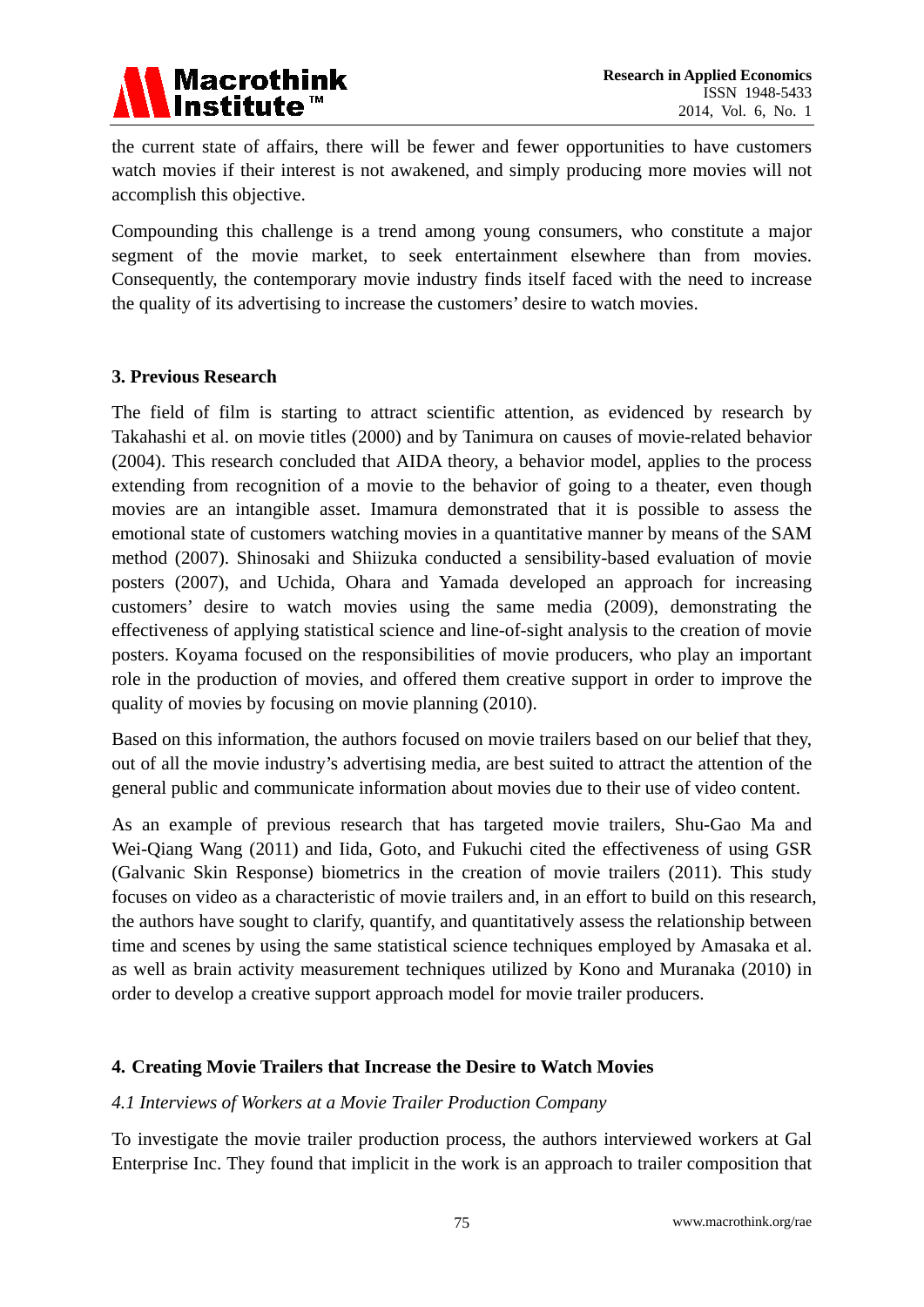

relies on the underlying movie's concept and that trailer prototypes are typically created and revised numerous times during the production process. Since creators rely on their own intuition, techniques, and experience to do their work in a subjective manner, differences among creators lead to differences in the quality of the trailers.

In order to achieve the objective of the movie trailer that is to increase customers' desire to watch the movie, it becomes necessary to make a quantitative assessment of what types of trailer will successfully increase customers' interest in watching movies. Since these interviews led us to an understanding that customer preferences and required elements differ with the movie genre and customer age group, for this study the authors opted to focus on action movies and on young consumers, the largest market for movies and yet one that is moving away from films.

#### 4.2 Types of Composition in Movie Trailers

To clarify the nature of the compositional elements in movie trailers that increase the customers' desire to watch movies, the authors investigated the importance of a variety of variables such as the presence of stylistic rhythm and introduction of the cast (Figure 1.).

| It is as a table, the elements from the  |
|------------------------------------------|
| movies trailer. Check the level of       |
| importance that you think about the      |
| items in each element. Please also wrote |
| it to free description column why.       |
| $\ldots$<br>imn                          |

|                      | unimportant<br>important |
|----------------------|--------------------------|
| 1. Elements          | Free description         |
| 2. Title             |                          |
| 3. View public date  |                          |
| 4. Sense of speed    |                          |
| 5. Intonation        |                          |
| 6. Number of scenes  |                          |
| 7. Cast introduction |                          |
| 78453                |                          |



#### 4.3 Analysis of Compositional Elements in Movie Trailers

The authors conducted a factor analysis to assess the relationships between movie trailer compositional elements in a more specific manner. We were able to do so in this analysis by grouping the 17 trailer compositional elements according to common factors and clarifying the common factors operating among the elements.

They named the No. 1 factor "Evaluation", which was characterized by high factor loadings in the form of movie festival prizes, industry rankings, and customers' ability to imagine their feelings after watching the movie. Similarly, they named the No. 2 factor "Story" based on plot outline, accessibility, and climactic scene. They named the No. 3 factor "Video" based on stylistic rhythm, pace, and the number of scenes. The No. 4 factor was named "Creators"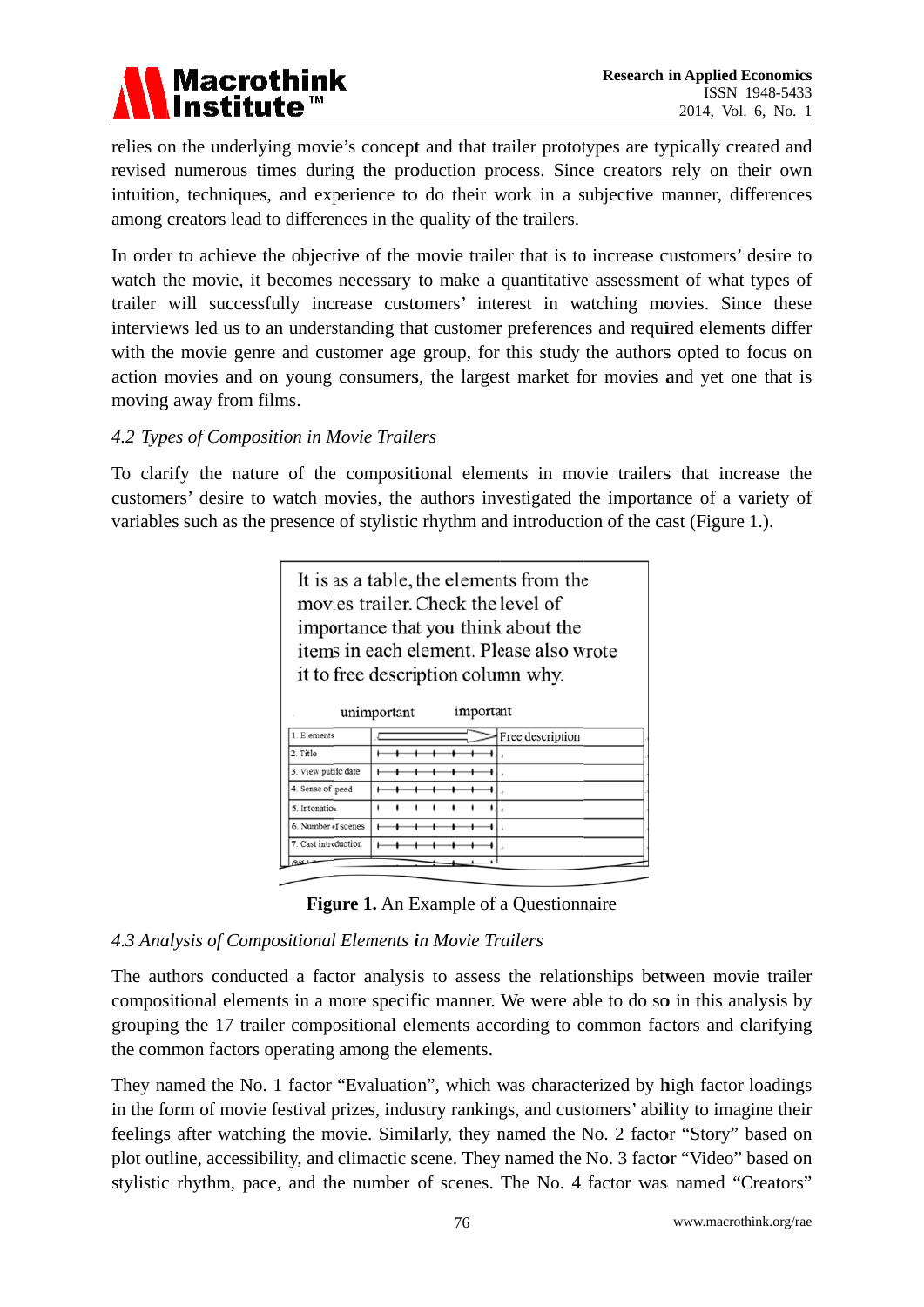

based on the distributor, director, and cast. The No. 5 factor was named "Role" based on indication of the opening date, indication of the title, and message. The No. 6 factor was named "Narration" and the No. 7 factor was named "Soundtrack" (Figure 2.).

The authors made a numerical assessment of the relationships among movie trailer compositional elements by conducting a covariance structure analysis to weight the elements (Figure 3.). In this way, it was found that the elements of particular importance were "Soundtrack," indication of title and opening date in "Role of the Trailer," accessibility and plot outline in "Movie Story," and stylistic rhythm in "Trailer Video."

|                         | 因子      |          |         |        |            |         |         |  |  |
|-------------------------|---------|----------|---------|--------|------------|---------|---------|--|--|
|                         |         | 2        | 3       |        | 5          | 6       |         |  |  |
| Film festival prize     | .771    | $-.101$  | 017     | .051   | .169       | .013    | .015    |  |  |
| Box office              | .709    | $-0.002$ | 240     | .193   | $-.120$    | .173    | .213    |  |  |
| Feeling after the movie | .518    | .337     | .078    | .157   | $-0.94$    | .183    | .106    |  |  |
| Outline                 | .029    | .750     | $-055$  | $-126$ | .119       | .148    | .170    |  |  |
| Plainness               | .054    | .633     | .080    | $-121$ | $-.180$    | $-.005$ | ,033    |  |  |
| Climax scene            | $-.089$ | .452     | .026    | .127   | $-.124$    | $-.099$ | $-.200$ |  |  |
| Modulation              | .134    | $-.104$  | 931     | $-011$ | $-0.021$   | .135    | .040    |  |  |
| Speed                   | .072    | .087     | 379     | $-235$ | $-084$     | $-0.71$ | $-.001$ |  |  |
| Scene number            | .188    | .200     | 334     | .085   | .171       | $-.237$ | .224    |  |  |
| Company name            | .227    | $-.110$  | $-186$  | 814    | .086       | ,039    | $-.167$ |  |  |
| Director name           | .264    | $-063$   | $-102$  | 661    | .061       | $-031$  | .216    |  |  |
| Cast introduction       | $-061$  | .052     | .223    | .285   | 049        | $-010$  | 024     |  |  |
| Public date             | .025    | $-.108$  | .234    | .124   | <b>904</b> | $-0.29$ | $-067$  |  |  |
| Title                   | .023    | $-0.20$  | $-0.90$ | .045   | 405        | .046    | $-0.44$ |  |  |
| Message                 | .068    | .233     | .261    | .028   | $-376$     | .288    | $-.069$ |  |  |
| Narration               | .231    | .039     | $-004$  | .009   | .058       | 895     | .198    |  |  |
| <b>BGM</b>              | .172    | .025     | .064    | .051   | $-143$     | .157    | 827     |  |  |

Figure 2. Factor Matrix after Rotation



Figure 3. Model Diagram of the Movie Trailer Important Element

It was identified characteristics of each trailer compositional element based on free-response answers concerning the elements' importance (Figure 4.). Using text mining, it was able to articulate the specific roles of the elements.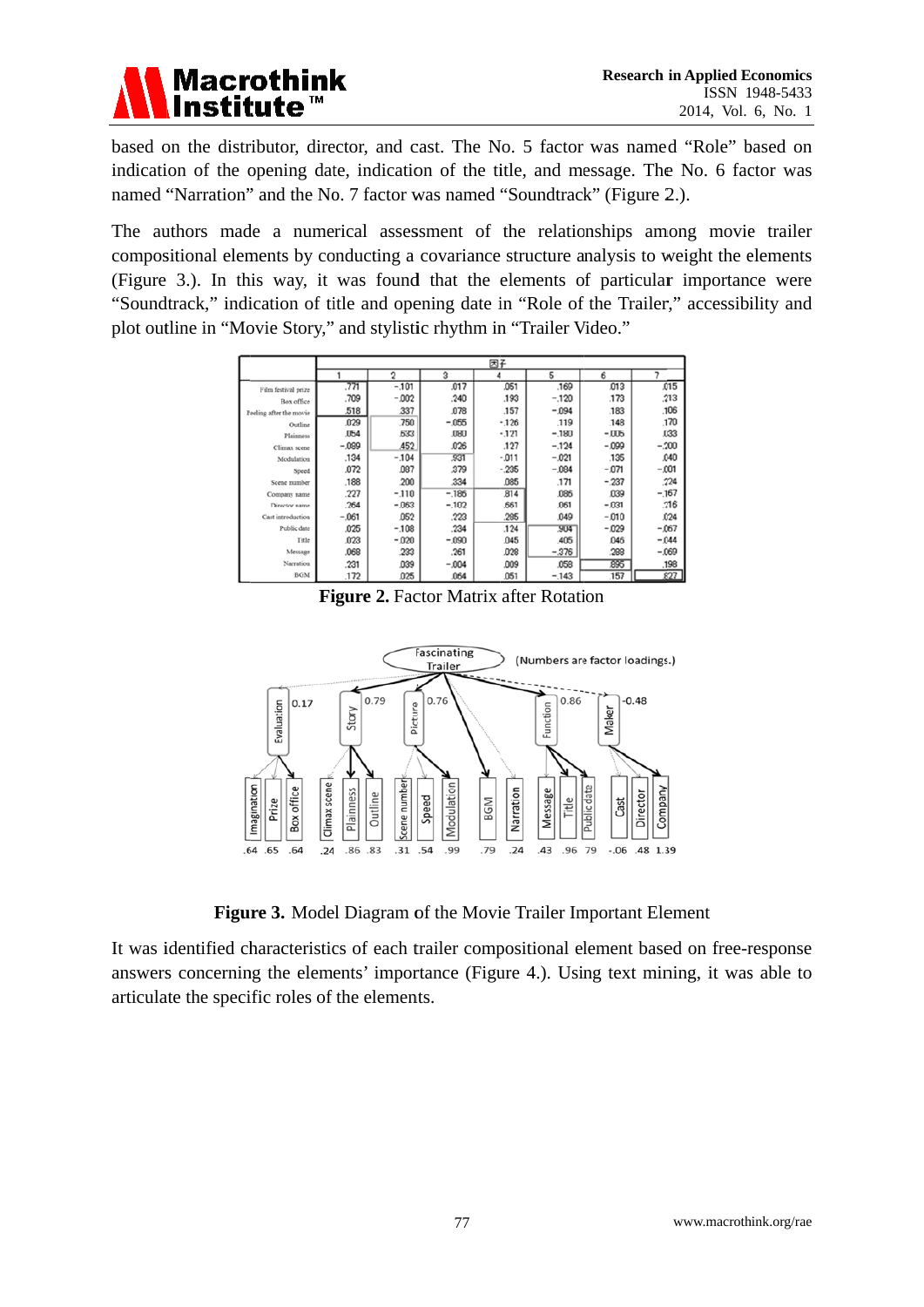



Figure 4. Result of Text Mining

#### 4.4 Visualization of Emotion with GSR (Galvanic Skin Response) Biometrics

By using GSR, it is possible to assess changes in the viewers' mental state, such as those that occur when they are excited or thrilled, by measuring changes in the electrical resistance of the skin caused by emotional sweating. Emotional sweating is most likely to be expressed at the fingertips, and when watching a movie trailer, a mental sweating reaction appears at the fingertips as viewers gain visual and auditory information and stimulation. In this study, the authors measured the reactions of 13 subjects as they watched movie trailers for three films: The Expendables, The Insitemill, and Eat Pray Love (Figure 5.). It was measured the difference in GSR before and after the subjects watched the trailers and calculated the mean and standard deviation for these values. For the purposes of our experiment, we then defined values in excess of the reaction boundary value of {Reaction boundary value = (Mean + 2)  $\times$ standard deviation. In this way, the authors assessed the reactions of subject No. 1 through No. 13 (11 of whom provided valid data) as they watched the three movie trailers as a time sequence (Figure 6.).



Figure 5. 3 Movies Selected as Experimental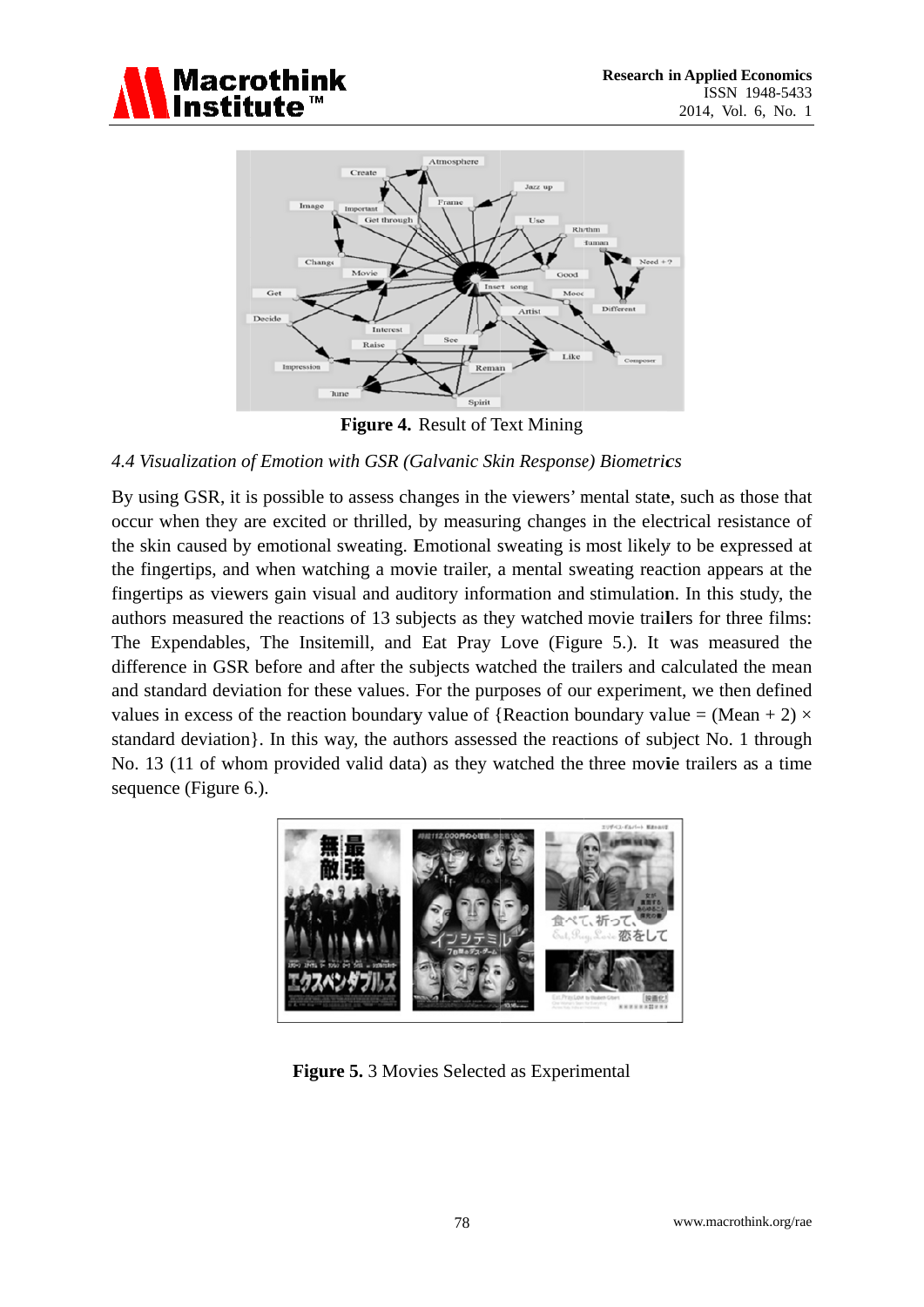



**Figure 6. GSR Result (Expendables)** 

Figure 7. below lists the number of subjects exhibiting reactions in line with time sequences for each of the movie trailers. Only times at which three or more subjects exhibited a reaction are included, and times at which four or more subjects exhibited a reaction have been highlighted.

The Expendables, an action movie, prompted the most reactions. It was also found that overall subjects had the most reactions at the beginning and end of each trailer. It was considered that this fact is linked to the primacy effect and the familiarity effect that is the tendency of the first and last memories, respectively, to remain vivid. Since our aim was to assess which parts of movie trailers elicit viewer excitement using GSR, it was elected to focus on The Expendables, which prompted the most reactions, by conducting a more detailed analysis.

With the goal of clarifying what kind of scenes prompted these reactions, it was posited changes in the brightness of the video image, changes in the soundtrack, and sound effects as the principal causes that influenced viewers' emotional state after conducting a second-by-second comparison of the number of viewers exhibiting a reaction with scene details

| "Expendables" |                          |      | "Insitemiru" | "Eat Pray Love" |                         |  |  |
|---------------|--------------------------|------|--------------|-----------------|-------------------------|--|--|
| Time          | Number                   | Time | Number       | Time            | Number                  |  |  |
| 0:01          |                          | 0:05 |              | 0:01            | 3                       |  |  |
| 0:02          | 6                        | 0:24 | R            | 0:02            | 3                       |  |  |
| 0:03          | 6                        | 0:25 | 3            | 0:03            | 3                       |  |  |
| 0:04          | 3                        | 0:26 | ŝ            | 0:47            | $\overline{\mathbf{z}}$ |  |  |
| 0:09          | $\overline{\mathbf{z}}$  | 0:27 |              | 1:44            |                         |  |  |
| 0:16          | 4                        | 0:45 | 5            | 1:55            | 4                       |  |  |
| 0:19          | 3                        | 0:46 |              | 2:08            | 3                       |  |  |
| 0:28          | 3                        | 1:02 |              | 2:11            | 3                       |  |  |
| 0:34          | 3                        | 1:12 |              |                 |                         |  |  |
| 0:40          | 3                        |      |              |                 |                         |  |  |
| 0:58          | 3                        |      |              |                 |                         |  |  |
| 1:07          | $\overline{\mathcal{X}}$ |      |              |                 |                         |  |  |
| 1:20          | 5                        |      |              | Number $> 3$    |                         |  |  |
| 1:21          | ٩                        |      |              |                 |                         |  |  |

Figure 7. Reaction Number of People along the Time Series of Each Movie Trailer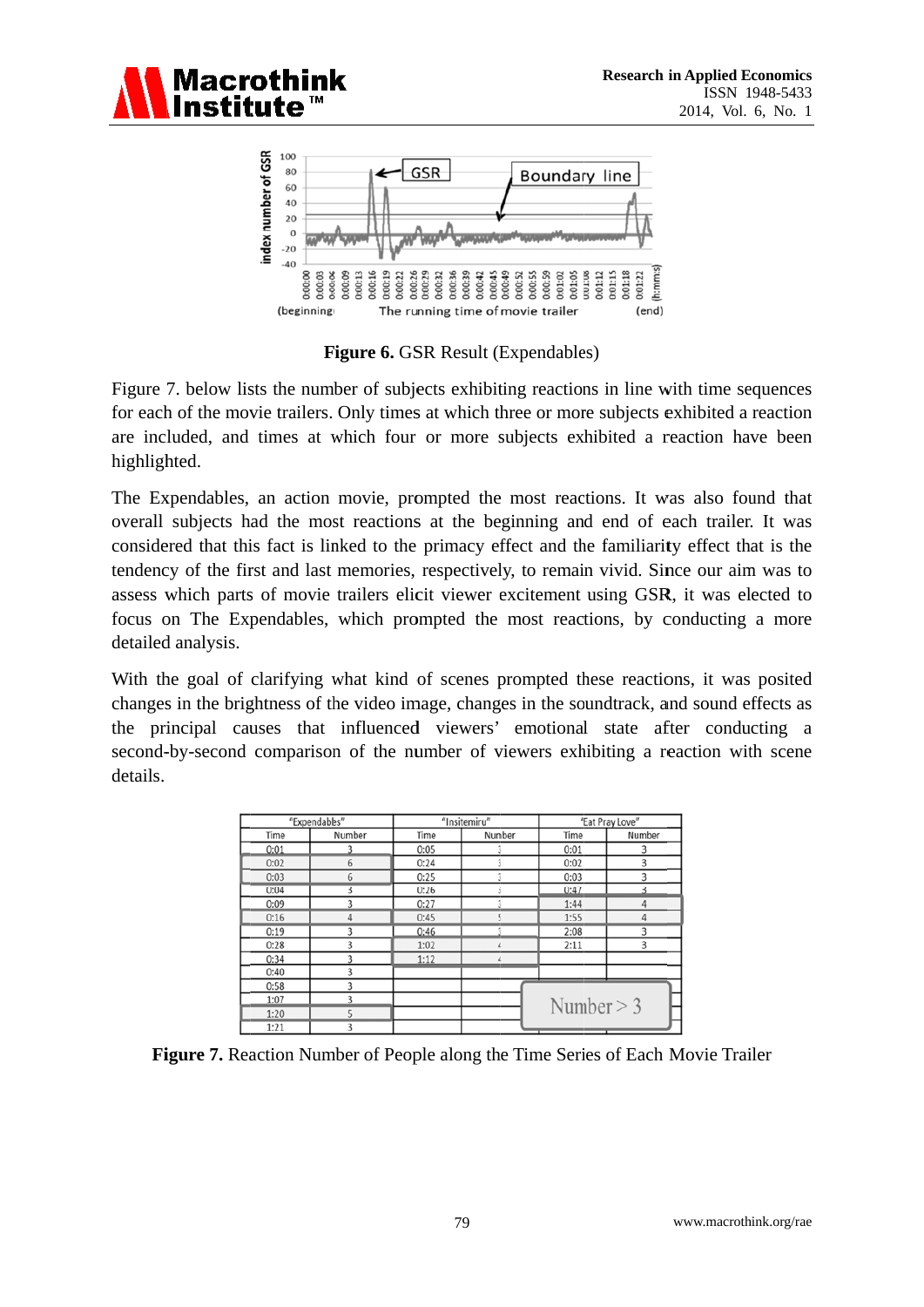

The authors then developed a time-sequence model for movie trailers that increase the viewers' desire to watch movies based on these experimental results using electrodermal responses (Figure 8.). It was found that with this time-sequence model, which assumes a trailer length of about two minutes, it were able to leave an impression of viewers while increasing their desire to watch the movie in question by moving scenes with a high level of impact to the beginning and the end of the trailer (to take advantage of the primacy and familiarity effects) and placing scenes that introduce the development of the movie's storyline, which were identified as important in our investigation into movie trailer compositional elements, in between.



#### 4.5 Analysis of Movie Trailer Scene Composition

#### 4.5.1 Analysis of Viewers' Lines of Sight while Watching Movie Trailers

Using an eve mark recorder, which makes it possible to visualize and measure where viewers are looking, it was identified the elements on which viewers focused their attention while watching the trailer. The authors conducted an AOI analysis to quantify line-of-sight loitering times in order to define a list of the viewers' regions of interest by using heat maps and gaze plots. Heat maps indicate where the viewers' lines of sight are stationary indicating concentration, and gaze plots order the locations at which the subjects' lines of sight loitered. After investigating character and item elements, text and subtitle elements, and background/other, it was found that subjects paid particular attention to character and item elements (Figure 9.).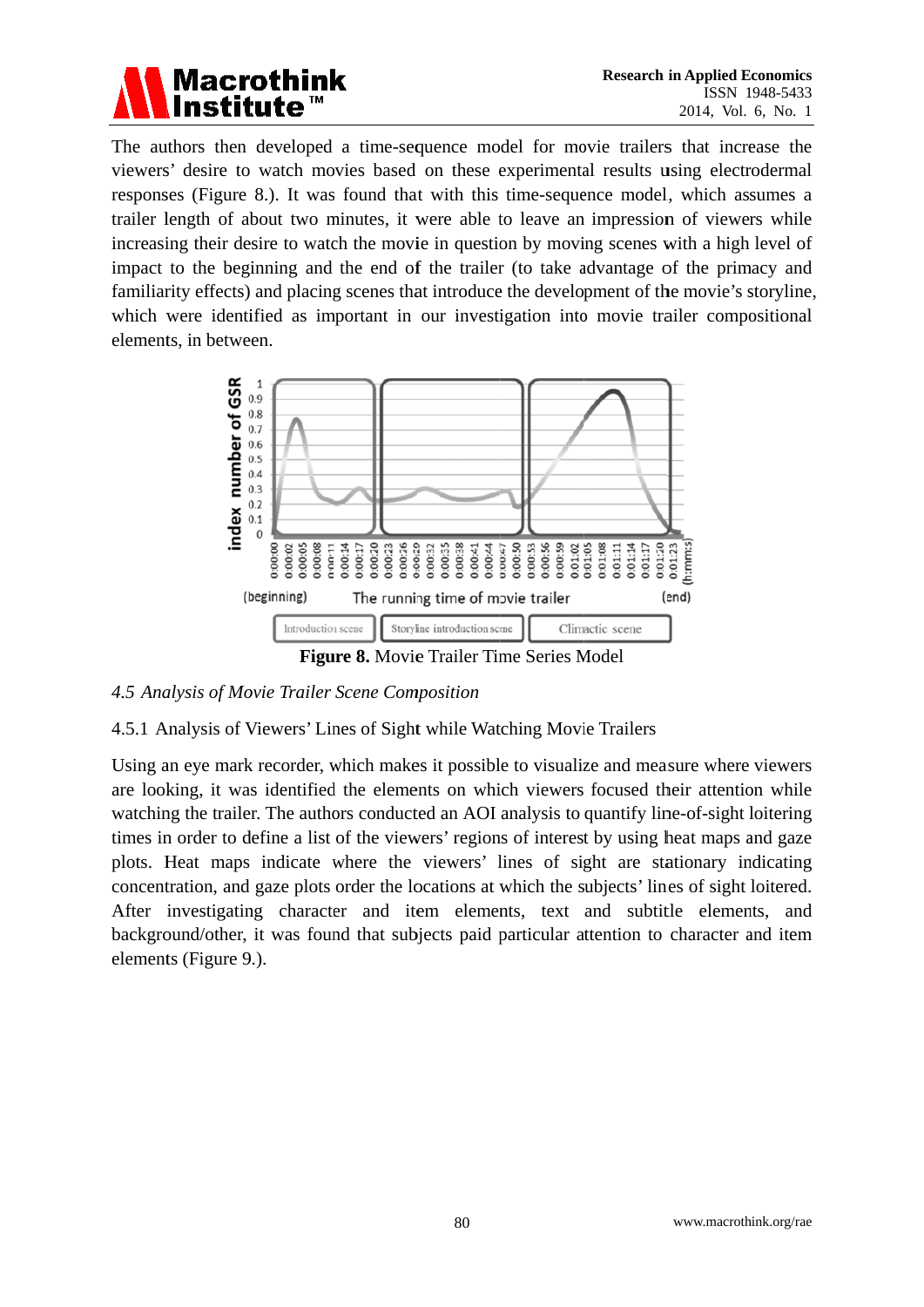



Figure 9. Gaze Dwell Time of AOI

Based on this fact, the authors defined scenes in which character and item elements are active as "Action Scenes," scenes involving dialog instead of character and item action as "Quiet" Scenes," and scenes in which characters and items are absent as "Background."

4.5.2 Analysis of Trailer Scene Composition Using the Pair Comparison Method

The authors investigated the optimal proportion of action scenes, quiet scenes, and background in the introduction, storyline introduction, and climactic scene of the trailer and summarized the results in the form of an evaluation using pair comparison (Figure 10.).

| Important     |                              |                    |   |   |   |                          | Important |  |            |                    |
|---------------|------------------------------|--------------------|---|---|---|--------------------------|-----------|--|------------|--------------------|
|               |                              | Introduction scene |   |   |   |                          |           |  |            |                    |
| Action scenes |                              |                    |   |   | 8 | 6                        |           |  |            | <b>Ouet</b> scenes |
| Action scenes |                              |                    |   |   | 5 | 6                        | 5         |  |            | Background         |
| Quiet scenes  |                              |                    |   |   |   | 6                        | 3         |  | Background |                    |
|               | Storyline introduction scene |                    |   |   |   |                          |           |  |            |                    |
| Action scenes |                              |                    |   |   | 3 | 5                        |           |  |            | Quet scenes        |
| Action scenes |                              | 3                  | 6 | 3 | 5 | $\overline{\phantom{a}}$ |           |  |            | Background         |
| Quiet scenes  |                              |                    |   | 5 | 2 |                          |           |  |            | Background         |
|               | Climactic scene              |                    |   |   |   |                          |           |  |            |                    |
| Action scenes |                              |                    |   |   |   |                          |           |  |            | <b>Ouet</b> scenes |
| Action scenes | 9                            | 6 <sup>1</sup>     | 3 |   |   |                          |           |  |            | Background         |
| Quiet scenes  |                              |                    | 3 | 6 | ŋ |                          |           |  |            | Background         |

Figure 10. Pairwise Comparison Survey Results

They determined the ratio (standard value) of movie trailer scene composition by assigning a score to each response based on these results. They then divided the difference between the response with the largest sum and that with the smallest sum by the number of responses and calculated the weight of each compositional scene in the introduction, storyline introduction, and climactic scene

4.5.3 Experiment to Measure Brain Activity while Watching Movie Trailers

To determine how scenes should be combined, the authors measured brain activity in six subjects as they watched the four target movie trailers. Because our study had identified the skillful implementation of a stylistic rhythm in the video--that is, alternating periods of excitement and relaxation-as important in the creation of a successful movie trailer, they targeted mid-alpha brain waves, which are associated with the subject's being in a relaxed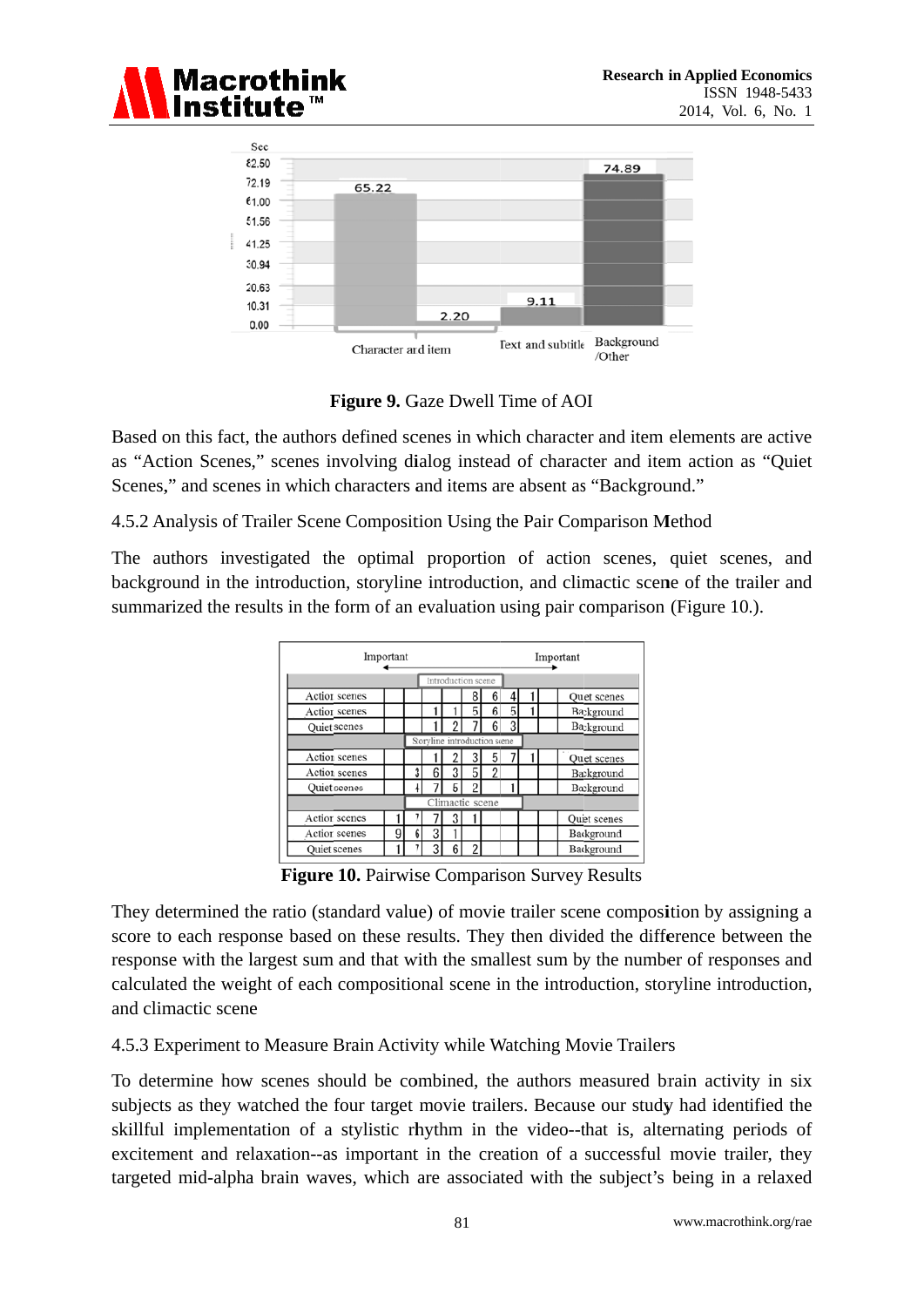# **Macrothink**

state of concentration. Since mid-alpha brain waves can be observed at four frequencies ranging from 9 to 12 Hz, they used the total value of observed voltages from 9 to 12 Hz in our analysis (Figure 11.). Since values that diverge greatly from the average may be erroneous, they used large reaction boundary values in our effort to assess which types of scene composition allowed viewers to relax and concentrate. It was then developed a number of hypotheses:

- Use of numerous dark scenes is not conducive to a high level of mid-alpha brain activity.
- Sound has a pronounced effect on mid-alpha activity (use of too many loud sounds is not conducive to a high level of mid-alpha activity).
- $\bullet$ Use of a series of scenes with intense action or movement is not conducive to a high level of mid-alpha activity.
	- 120 Total value of mid-alpha $(\mu V)$ Voltage (µV) Boundary line  $(\mu V)$ 100 80 60  $AC$  $\overline{\chi}$  $\theta$  $\tilde{\Xi}$  $\vec{z}$  $\tilde{\mathcal{S}}$ E χò.  $\overline{\mathbf{x}}$  $\ddot{\mathbf{x}}$  $\ddot{x}$  $\Xi$ i@  $\Xi$   $\frac{8}{16}$  $\frac{11}{16}$ **图** 星 ×,  $\Xi$  $Time(s)$
- Mixing a variety of scenes together is conducive to a high level of mid-alpha activity.

Figure 11. Boundary Line and Total Value of Mid-alpha

# 4.5.4 Constructing a Model for Creating Movies Trailers

It was developed a movie trailer scene composition model based on the information gained from these analyses (Figure 12.). It is not critical to exactly observe the proportion of each scene relative to the whole as obtained from the pair comparison. The authors believe, however, that it is important to come within a margin of 5% to 10% of those values. Based on the results of our analysis of movie trailer compositional elements and measurement of the subjects' brain activity as they watched movie trailers, they believe that viewers can be given a strong and favorable impression of the movie by mixing together a number of scenes where possible instead of relying on a monotonous scene composition. This is because giving the trailer stylistic rhythm is particularly important, they believe this can be achieved by placing the introduction of the producer, which isn't particularly important, after the point at which viewers are first excited in the introduction, by placing character and cast introductions at the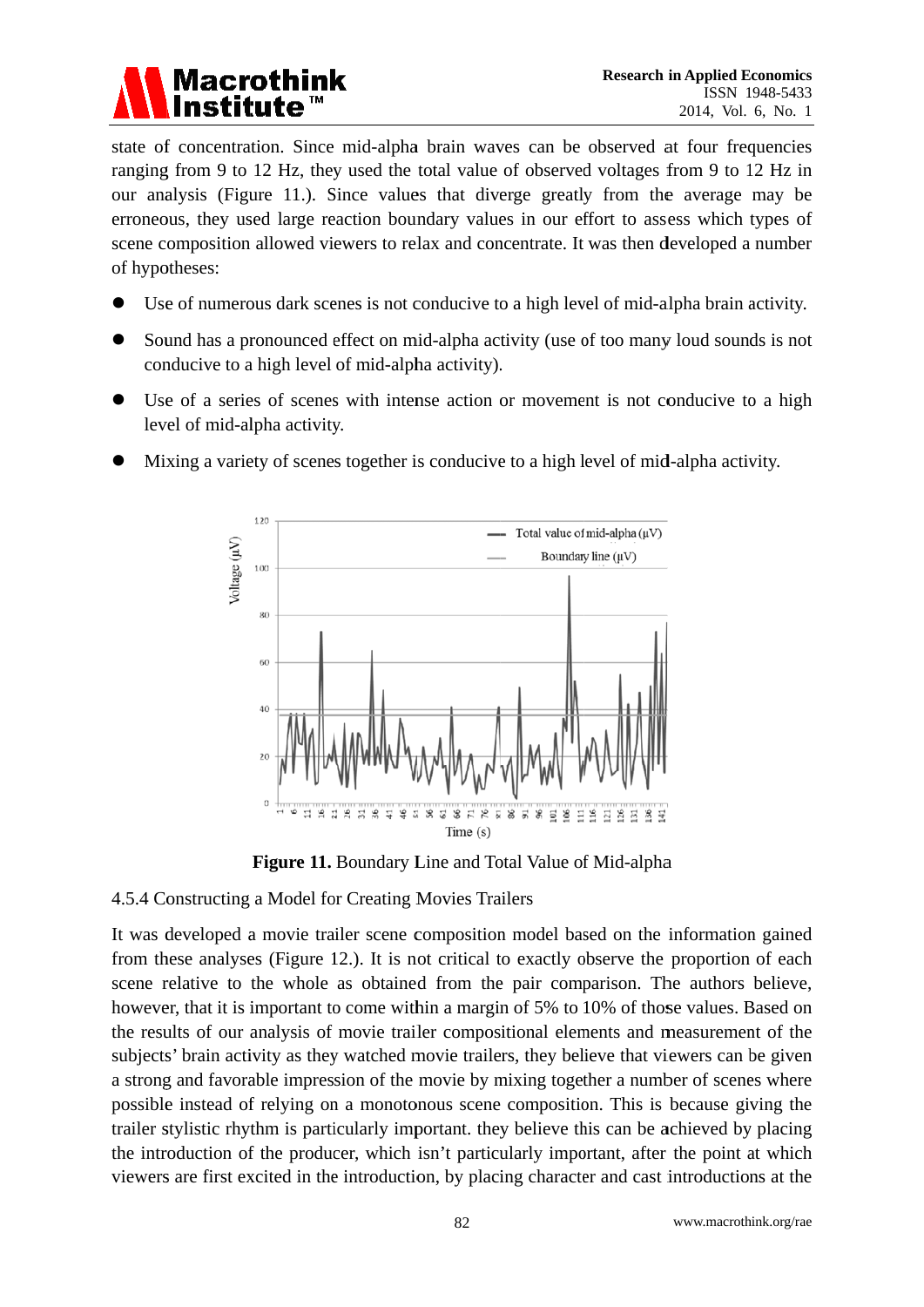

beginning of the storyline introduction, and by placing the title and opening date introductions, which are important elements, immediately after the climactic scene. Based on our electrodermal experiments, careful investigation of the flow of description in movie trailers, and our analysis of the viewer's brain activity, it was set targets of about four seconds for the title introduction, about two seconds for the opening date introduction, and about one second for the production introduction. The cast and character introductions may be lengthened or shortened to reflect the relative importance of those elements in the movie in question. The authors believe that by creating trailers that reflect this movie trailer scene composition model, it will be possible to increase the viewers' desire to watch movies.



Figure 12. The Movie Trailer Scene Composition Model

## **5. Movie Trailer Production and Benefits**

The authors created a new trailer based on the information gained from the movie trailer scene composition model. Based on the facts that it is easiest to obtain reactions for action movies when performing GSR experiments and that our subjects had not seen it, they chose HOT FUZZ - as the target movie.

They conducted a verification using GSR to compare the trailer produced using this model with the existing trailer and gauge whether the viewers' desire to watch the movie had increased and whether the GSR graph had identified as ideal had been achieved. They asked the subjects to watch both the existing trailer and the new trailer, without revealing to them which was which.

The GSR reaction characteristics closely resemble the reaction characteristics we derived as described in Section 5 and could be described as an ideal graph (Figure 13.).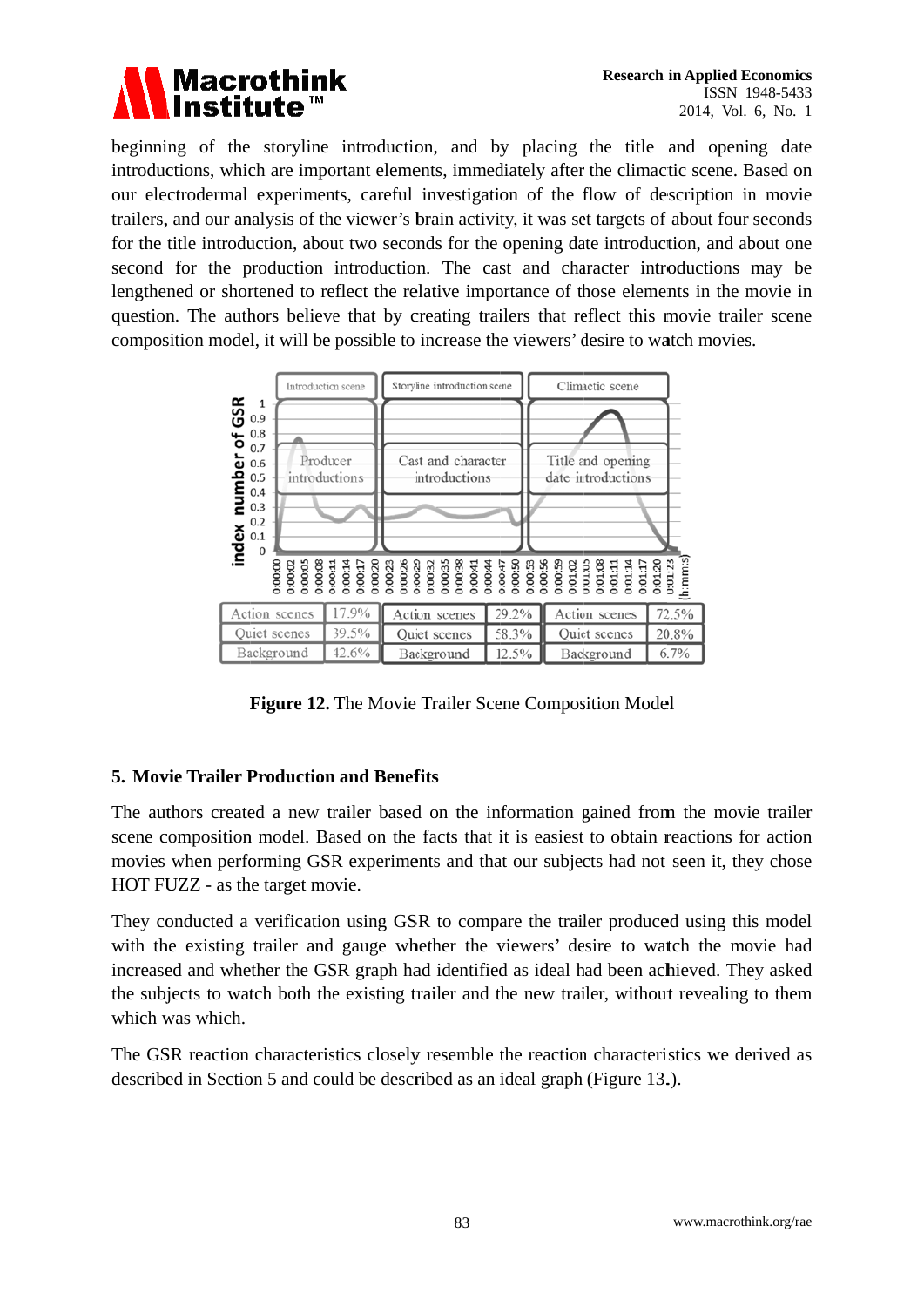



**Figure 13.** Result of GSR in New Movie Trailer that was Create by the Authors

Below. It was had summarized the reactions of 10 subjects, noting only those locations where at least 3 of the 10 subjects exhibited a reaction and highlighting in red those locations where at least 4 subjects exhibited a reaction. The data reveals that the new trailer prompted more reactions than the existing trailer and that the new trailer triggered a particularly large number of reactions at the beginning and end, confirming the validity of the model.

#### 6. Conclusion

In this study, which utilized statistical science and GSR, the authors were able to identify character and item elements using line-of-sight analysis, to develop a movie trailer scene composition model, and to create a movie trailer that increased the viewers' desire to watch the target movie. we conducted a verification using GSR to compare the trailer produced using this model with the existing trailer and gauge whether the viewers' desire to watch the movie had increased and whether the GSR graph had identified as ideal had been achieved. Watching both the existing trailer and the new trailer, without revealing to them which was which, the GSR reaction characteristics closely resemble the reaction characteristics we derived. It means our model has worth when movie trailer creator makes the work, thereby achieving the expected results. In the future, we are going to conduct this model to Japan film industry and want to contribute to attract customers.

#### **References**

- Amasaka, K. (2004). Customer science: studying customer values. Japan Journal of Behavior Metrics Society, 32(1), 196-199.
- Amasaka, K. (2005). Constructing a Customer Science Application System CS-CIANS -Development of a global strategic vehicle Lexus utilizing New JIT -. WSEAS Transactions on Business and Economics, 3(2), 135-142.
- Amasaka, K. (2007). The validity of TDS-DTM: A strategic methodology of merchandise development of New JIT -key to the excellence design LEXUS. International Business & Economics Research Journal, 6(11), 105-116.